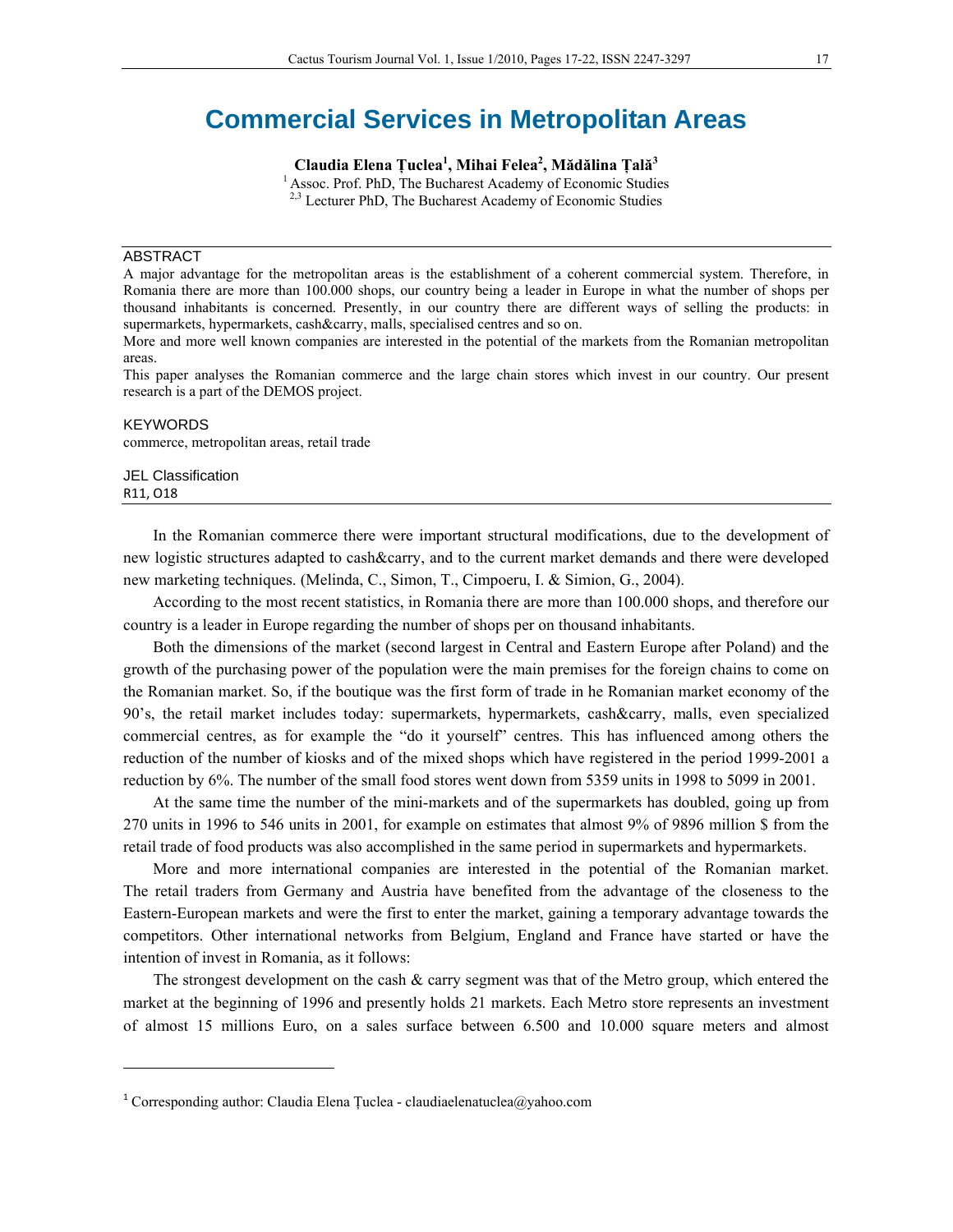350 employees in each store. In 2004 the cash&carry chain Metro has registered a turnover of 800 millions Euro, being the second company in Romania according to this criterion. Metro holds many stores both in Bucharest and in the country in towns as: Brasov, Timișoara, Cluj, Constanta, Iași, Craiova, Baia-Mare, Galaţi, Ploieşti, Oradea, Sibiu, Suceava, etc.

The direct competitor for Metro is the German company Fegro Selgros – which entered the Romanian market in June 2001 with the first store opened in Braşov, than in Bucharest and in the country. The investment for each Selgros store rises to almost 15 millions Euro. In 2005 a new store was opened in Oradea, being the 8th store from the chain. The long term objective is to open a number of 15 Selgros stores in Romania.

The most representative stores for the hypermarket sector are the two French groups: Cora and Carrefour. Carrefour has entered the Romanian market in 2001 with the first store from the village Chiajna. The surface of the first Carrefour store from Romania is of 10.000 square meters and the total amount of the investments rose to 75 million Euros. The range of products consists of 55.000 articles. Carrefour is rated as being the largest European player and holds 9,9& of the turnover of the first 30 retailers. On an European plan, Carrefour has a market share of 2,9% of the total of the retail market and 4,8% of the retail market with staple goods.

In Bucharest at the beginning of 2004, the French group was holding only three stores in the following locations, in the order of opening: Voluntari, neighbourhood Militari, commercial centre Orhideea – Grozăveşti, and the last one Carrefour Feeria- Băneasa.

Starting with 2004 Carrefour has started to open new store in the country in Braşov. The investment from Braşov has raised to 20 million Euros and offers the customers more than 50 millions products Carrefour Braşov. The fourth shop in the Romanian chain stores has a sales surface of eight thousand square meters with 54 cash desks and a commercial gallery with reunites 19 commercial areas with shops, restaurant and cafes. The intention of the holding on a long term is to open another 20 hypermarkets, two new hypermarkets a year in the town having more than 300.000 inhabitants. The investment is going to rise at almost 100 millions Euro.

Cora, the direct competitor of Carrefour group has entered the market starting with September 2003, in the Granitul Pantelimon area. This store is the result of an investment of 500 millions Euro, followed by the opening of another 14 store in the country up to 2010. The hypermarket has a total surface of 40.000 square meters, with a turnover of 32 millions Euro for 2003.

Carrefour's position seems to be threatened by the retailers Real and Auchan, the last one being able to open eight stores in different zones, and it has already inaugurated the first store in the 3rd sector of the capital city.

Besides Real and Auchan, the Dutch holding Spar has entered the Romanian market and it will develop in Romania all its concepts, respectively Spar Express – the smallest one, Spar the corner shop, Euro-Spar the supermarket for the weekly shopping and Interspar – hypermarket. The first SPAR location was inaugurated in 2007 in Hateg, the supermarket having 1300 square meters and a number of 5.738 articles.

In the commercial centres segment, the Turkish company Anchor Mall Group, a division of FIBA has opened in Romania in 2000 a shopping centre – Bucharest Mall, the centre having a total surface of 50.000 square meters and contained almost 120 shops.

The second mall in Bucharest and the fourth in the country, Plaza Romania was opened in October 2004, the total amount of the funds rose to almost 45 millions Euro. According to the studies carried out by the owner, the two commercial centres turn to the inhabitants from a few kilometres around a town, these being the true customers. Plaza Romania is situated around Lujerul passage, in an area with more than 500.000 inhabitants and has a total surface of 104.000 square meters. The mall contains almost 150 shops,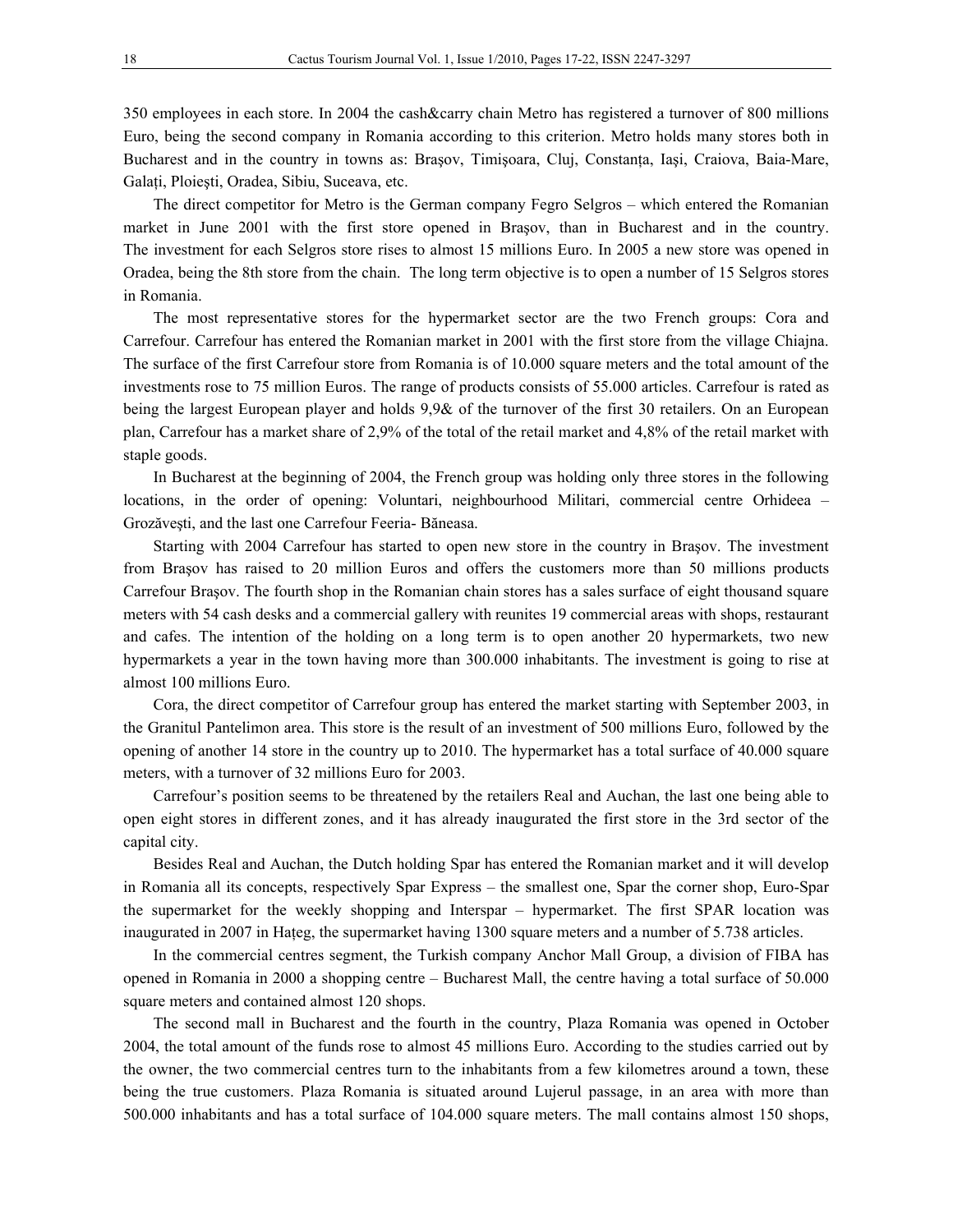among the companies which rented spaces are Gima supermarket with almost 6500 square meters, Cinema Movieplex  $-6000$  square meters, Diverta  $-3000$  square meters, Altex  $-2000$  square meters, etc.

Romania has an important potential for the expansion of the large distributors and the market will not be full e in four or five years according to the estimations of the analysts in the field. According to these estimations, Romanians are doing their shopping in hypermarkets and are spending each time and average of 40-50 Euro, that is a comparable amount tot hat from the countries of the European Union.

Among the chain stores on the Romanian market are XXL, Mega Discount, penny Market together with Kaufland – a chain store which can be found all over the country specialised in trade with food and non-food products, fresh products.

Another chain store from the Romanian market, Mini Max Discount has many stores both in Bucharest (central warehouse) and in Urziceni, Slatina, Târgovişte, the expansion is still going on in other towns of the country. The range of goods – is staple goods.

Plus Discount represents the discount division of the German holding Tenglemann. It is going to open 120 stores in all the towns with more than 40.000 inhabitants; it presently has 10 stores only in the capital city. The total amount of the investments is estimated to be 200 millions Euro from which 17 millions Euro will be for the logistics centre which will be opened in the industrial park from Ploieşti.

The trend is to diversify the commercial activities by opening new stores as UniAll: the first step was purchasing four shops from Constanţa and transforming these into mini-markets UniAll, as a single brand of shops with smaller surfaces situated in central and semi-central areas with products adapted for the local consumers which will act as discounters.

The discount concept imposes a certain type of suppliers and a well defined target audience, respectively consumers with medium and small incomes. The Profi stores – from the Franco-Belgian holding Louis Delhaize (which entered the Romanian market in 2000) as well al other discounters use the following recipe: narrow range of products as compared to the supermarkets and hypermarkets and very low prices sustained by optimizing the expenses and the purchasing policy.

The Profi markets are created according to the same prototype. The last two stores opened in Ploieşti respect in general terms the rules of the company: are placed in neighbourhoods with many population and intense traffic, offer basic products in a reduced range of products, wide access to the shelves where the products are exhibited and last but not least they have large parking places. The food and non-food ration is 80 to 20, percentage maintained in all stores from the chain. Almost 90% of the existent products are regional products, the rest being imported.

According to the official statistical information, in 2006 the retail trade registered a rate of growth by 21,5% and a increase in the internal demand by 12,8%; in 2006 the services (which also include commerce) have reached the value of 50% of GDP. The growth of the retail trade was sustained by the trade with nonfood products, drinks and tobacco  $(+27%)$  and the non-food products trade  $(+21%)$ . The turnover volume index of the wholesale and retail trade of the vehicles, the retail trade of the fuels has registered an increase by 18% in 2006 as compared to 2005.

Due to the fact that this sector has registered in 2006 an ascending evolution, the only explanation of the growth of the number of companies from the field of trade which went bankrupt is that that the small local enterprises have to face the competition from the foreign distribution chains; there is still an ascending trend for the large chains of stores of entering the Romanian market, and even from the middle of 2006 two clear trend were distinguished: the growth of the sales in supermarkets and the reduction of sales in kiosks. The supermarkets have earned with the food products a plus of 2,4 percentage points in volume and 2,9 percentage points in value, while the kiosks have lost three percents of volume and almost two percents of the value of the staple goods. This trend has maintained, the hypermarkets being presently preferred for food shopping by almost 18% of the consumers on the local market.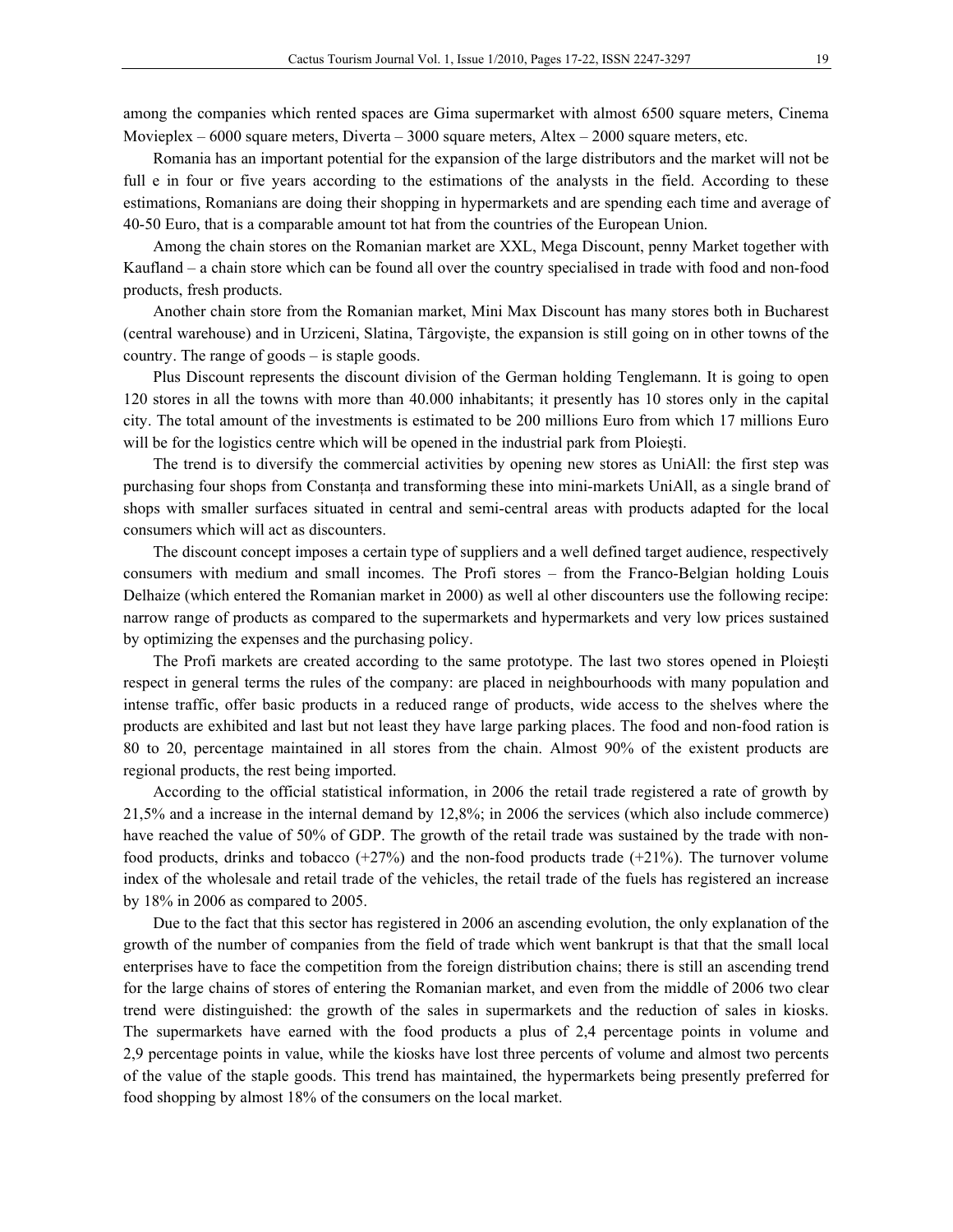There were significant structural changes in the Romanian trade, especially in the development of new logistic structures adapted to the current demands of the market and there were implemented and developed new marketing techniques and tactics. Both the dimensions of the market and the growth of the purchasing power of the population have been the main premises for the foreign chain stores to enter the Romanian market. (Erdeli, G., Ilinca, N., Şerban, C. & Burcea, N., 2007).

One can also mention the fact that in 2006 there was the first failure of a supermarket chain, that is Univer-all; opening new international stores has led to the reduction of the sales in these stores, and thus the company was not able to pay its debts to the suppliers any more.

The study of the Coface company says that in what the territorial distribution of the bankruptcies is concerned almost 48% of these were registered in the Southern part of the country; almost 1/5 (18%) of the companies which were insolvent last year came from Bucharest where the number of registered companies is much larger than in other parts of the country.

In 2007 the modern trade has increased its weight by 2,2% in volume and 1,1% in value in the total of the sales of staple goods from Romania, to the disadvantage of the traditional trade. As we have mentioned before, the kiosks are the most affected ones of the expansion of modern trade on a national level. What is also interesting is the fact that unlike the specialized kiosks, the mixed ones continue to increase their weight in the total sales of staple goods, this increase having two explanations: it is either generated by the advantage of proximity, or it comes from the reduction of the weight in the sales of staple goods of the other channels of distribution.

All the three segments of the staple goods market have registered positive evolutions in sales in 2007 as compared to 2006; the market has registered last year a growth by 9,9% in volume and 19,5% in value (and here the sales from the cash&carry stores are not included).

The rhythm of growth war higher in the case of non-food products as compared to the food products (from the perspective of the volume of sales), the modern supermarkets and hypermarkets gaining ground in the distribution of the food products, thus registering a growing volume of the sales by 10,9% and in value by 12,8% as opposed to last year.

The beverage sector continues to be on an ascending trend in sales, being the only market which is still registering double digit increases. But this trend is not registered only for the beverages but also for the whole market. For all the other three categories of products (food, non-food and drinks), the growths in the value of the sales are larger than in volume.

In the food products market, the dairy products have also maintained in 2007 their position as being the category with the best evolution of sales in volume and value as opposed to 2006. In 2007 the volume of the dairy products went up by 13,8% as opposed to 2006, while the sales in value went up by 23,6%. The weight of the dairy products in the total of the food products market went up from 17,4% to 18,9% in volume and from 12,2% to 12,9 & in value in 2007 as opposed to 2006.

If we look in detail at the dynamics of the different categories, one can see that the milk products like sana or kefir have registered in 2007 an increase by 59,5% of the sales in value, the highest rate of growth as compared to other supervised food products and categories of dairy products: sour cream (34,3% growth) or yoghurt (18,3).

But in 2007 the fats and the sauces have registered a significant reduction of the sales in volume: 8,2% respectively 2%, but not in value where both categories register an ascending trend : 5% and 4,6%.

The evolution of the sales of food products on channels of distribution is not quite different from the dynamics of the other three categories.

The modern supermarkets and hypermarkets gain ground in the distribution of the food products, registering growing volumes of the sales by 2,6%. These two types of store register sales in value which increased by 1,9%.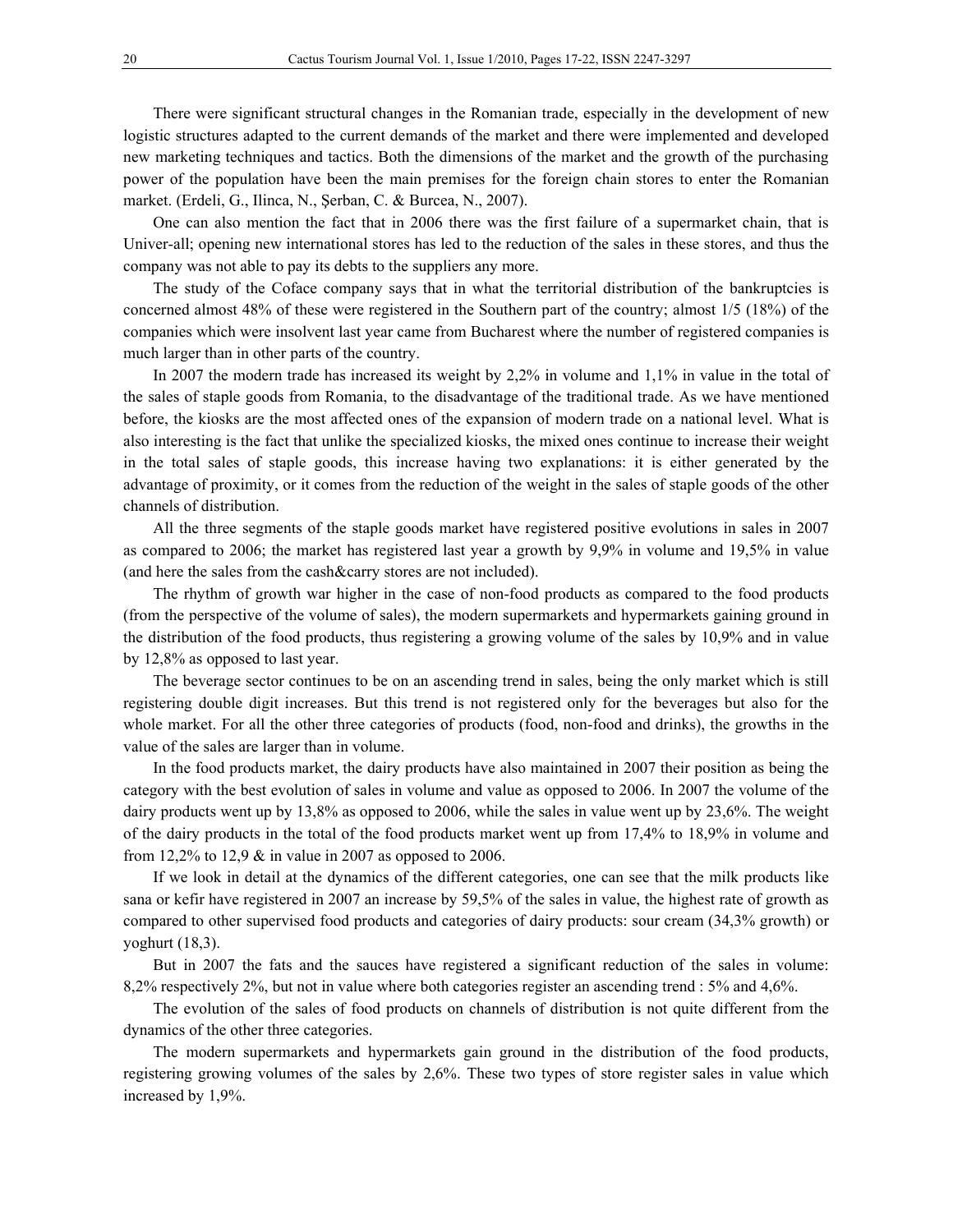The food products were not the only ones to register rates of growth in 2007 as opposed to 2006. The category of non-food products has registered a rate of growth of the sales in volume by 10,9% and 12,8% in value in 2007 as opposed to 2006.

The category with the best evolution in sales was this year the one of the cosmetics and personal care products. These two categories have registered an increase in sales in 2007 by 16,6% in volume and 14,3% in value.

The detergent is the only category which ahs registered a reduction in the volume sales by 4,5%. The explanation may be found in the fact that the detergents are more compact. We speak of a new generation of cleaning products which are more concentrated, but have the same power to clean. These are wrapped into smaller packages and are accompanied by a new washing procedure.

In what the evolution of the other non-food products is concerned, we can mention among the most dynamic categories of goods: the diapers for babies (48,8% growth of sales in value) or the balm (51,6% growth of sales in value).

What is also very interesting is the evolution of the sales of non-food products on types of channels of distribution; the modern retail trade reclaims more than half of the sales of non-food products and 42% of their value.

This evolution strengthens the idea that the Romanians are changing their consumption habits slowly but safely. Their weekly visit in supermarkets or hypermarkets has as its purpose buying non-food products and these channels of distributions are definitely preferred when shopping due to the range of products and to the advantageous price offer. The distribution channels are preferred both due to the existent assortments in these channels (variety of brands and large quantities) but also due to the advantageous price offer.

According to these two arguments mentioned above one can predict for the next period a strong consolidation of the modern trade in the weight of the non-food product sales.

The beverage market was the most dynamic one in all categories of staple products, registering in the first semester of 2007 growth of the sales having two figures, the value of the beverage sales went up by 24,6% while the volume of the sales was 14,5% higher.

If we look at each sector of beverage one can say that the most dynamic segment was the one of the alcoholic drinks. The sales increased by 21,7 % in volume and 27,3 % in value. An important growth of the volume and value of sales was registered by the non-alcoholic drinks in 2007: 9,8 % in volume and 21,6 % in value. If we compare the weight of the two types of beverages on the whole market, one cannot see major changes in the structure of the market.

One can notice a significant growth of the commercial activity both in quantity and in quality. The commercial network has developed due to the growth of the number of units and of their surface, to the typological diversification which refers to the well known international chains and to the commercial growth and last but not least to a better territorial distribution.

One can assess that in the metropolitan areas there are still significant differences regarding the development of the commercial network between the nucleus towns, the other urban locations and the rural settlements (Cocean, P., 2002). In consequence, there is no full accordance between the existent and the necessary, especially in the rural settlement of the metropolitan areas and therefore one has to make some efforts to get these close to the level of the urban settlements.